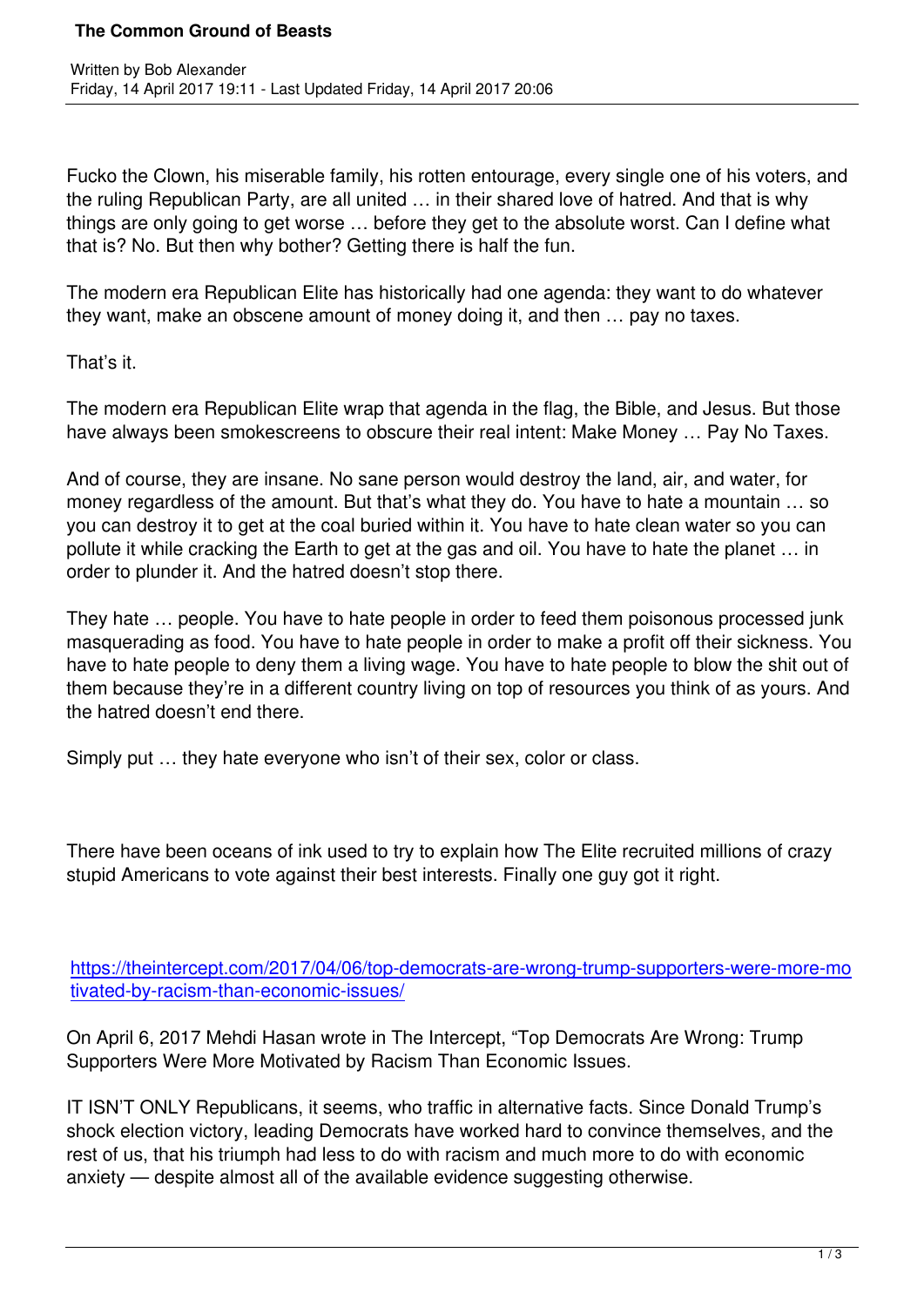## **The Common Ground of Beasts**

… If Democrats are going to have any chance of winning back the White House in 2020, they have to understand why they lost in 2016, and that understanding has to be based on facts and figures, however inconvenient or awkward. The Sanders/Warren/Moore wing of the party is right to focus on fair trade and income equality; the calls for higher wages and better regulation are morally and economically correct. What they are not, however, is some sort of silver bullet to solve the issue of racism. As the University of California's Michael Tesler, author of *Post-Racial or Most-Racial? Race and Politics in the Obama Era,* 

has pointed out, the "...evidence suggests that racial resentment is driving economic anxiety, not the other way around."

Always remember: You have to identify the disease before you can begin work on a cure. In the case of support for Donald Trump, the results are in: It isn't the economy. It's the racism, stupid.

What everyone in the media seems desperate to forget is that the United States has always been a virulently racist country. Always. Anyone who says differently has yet to read a history book. Americans did not give up their overt racism voluntarily. Laws had to be passed to force recalcitrant racists to comply with basic decency. A post-racial America is a myth believed by no one with a functioning brain.

The Republican Elite's primary propaganda machine, Fox News, has been pumping out racism, misogyny, and xenophobia for a generation. Millions of Americans aligned themselves to The Message because they were already racist, misogynist, xenophobic assholes. They flocked to their TV sets and radios in order to have their assholery affirmed. The Republican Elite and their crazy stupid minions basked in the glow of their shared love of hatred.

Enter Fucko the Clown.

He shouted demented racist, misogynist, xenophobic gibberish to crazy stupid people from border to border, coast to coast. And they came. And voted. Though falling short in the popular vote by almost 3 million votes, Fucko the Clown became president of the United States.

Let the games begin. But first, a Blast From the Past.

One question that used to intrigue me was how Hitler and The Nazis could have risen to power. How did a modern, industrialized, educated nation rapidly turn, in a very short time, into a killing ground for Jews?

The answer was simple. Germany was always an anti-semitic country. Collectively, the German people just needed permission to jump into blood lust. Hitler gave them a rationale and they bought it. Of course, not all the Germans were Jew-haters … just enough of them were. And the rest is history.